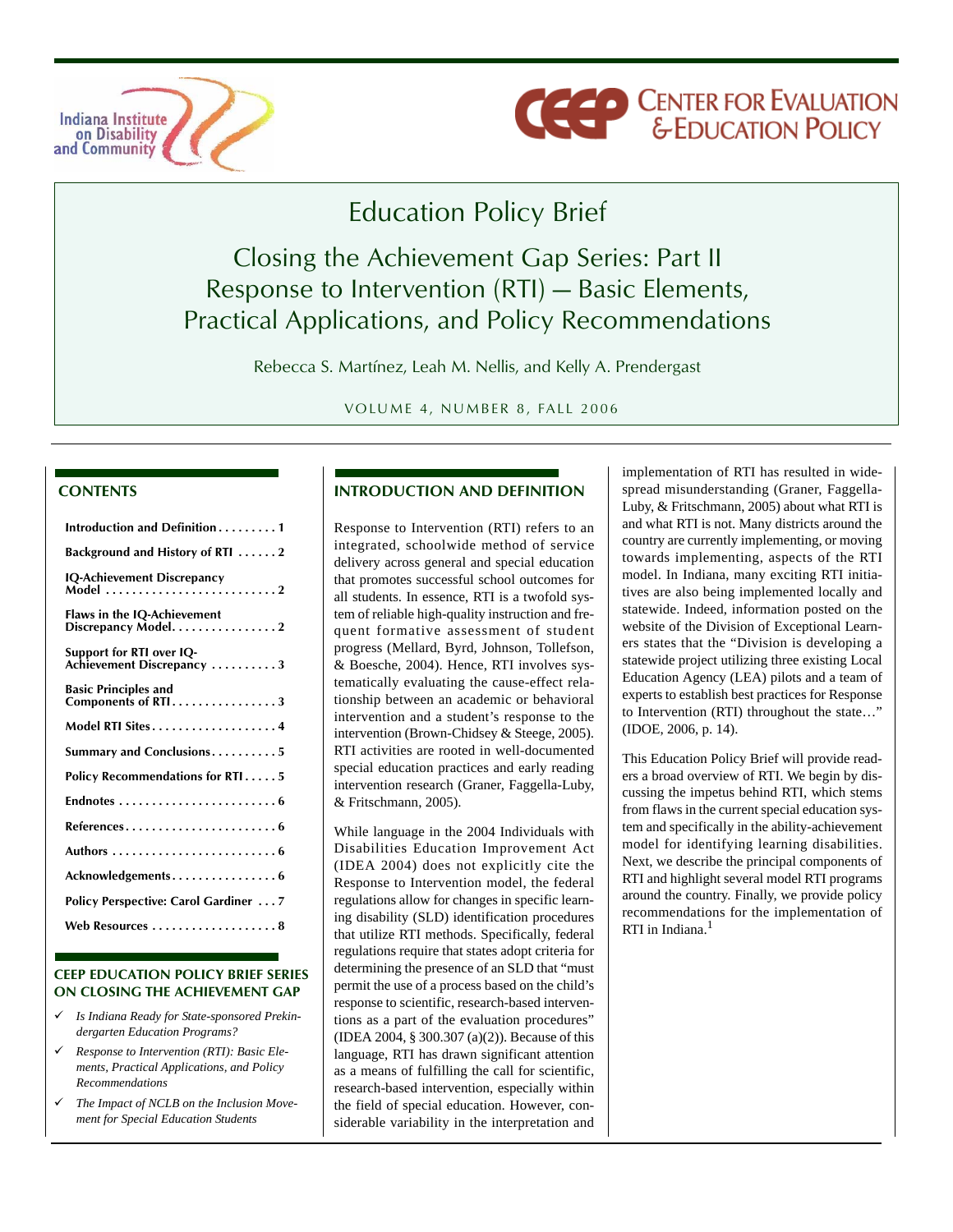#### **BACKGROUND AND HISTORY OF RTI**

The impetus behind the surge of current RTI initiatives stems from (a) needed improvements in the traditional general and special education systems and (b) the widespread accessibility of instructional methods with proven effectiveness (National Association of State Directors of Special Education [NASDSE], 2005). Researchers in the mid-1990's began writing about the problems inherent in the general and special education systems, including the following: (a) sharp contrast between general and special education service delivery; (b) lack of emphasis on prevention and early intervention; (c) limited weight given to the importance of researchbased instruction and intervention; and (d) poor relationship between SLD identification and eligibility procedures and the interventions offered in special education (NASDSE, 2005).

The lack of fit between identification and eligibility and the types of interventions given to students in special education has fueled an especially intense debate. The debate has cast doubt on the effectiveness of the primary method used to identify students with an SLD—the IQ-achievement discrepancy model—and has prompted researchers and educators to develop alternative methods. An understanding of the IQ-achievement discrepancy model and the debate that has stirred around the model is essential to understanding the momentum that RTI has gained lately.

#### **IQ-ACHIEVEMENT DISCREPANCY MODEL**

Although there has been longstanding debate regarding the definition of a specific learning disability, federal language defining SLD as an underlying processing deficit in understanding or using language has not changed since the category was established in federal law over 30 years ago. A statutory definition of SLD first appeared in the federal Education for all Handicapped Children Act of 1975 (PL 94-142) requiring as part of the identification procedures that a student exhibit "…a severe discrepancy between achievement and intellectual ability" in one or more of seven achievement areas (e.g., reading comprehension and mathematics calculation). The Indiana Department of Education Division of Exceptional Learners has published an interpretation of the federal IDEA regulations. In Rule 26 (Eligibility Criteria) of Article 7, it states that "identification as a student with a learning disability and eligibility for special education shall be determined by the case conference committee upon finding that a severe discrepancy exists between the student's academic achievement and normal or near normal potential…" (Indiana State Board of Education, 2002, p. 46). However, at the federal level, procedures for determining such a "discrepancy" were not delineated and guiding principles for operationalizing "severe" were never articulated. Subsequently, there has been a lack of consensus across and within the states over the most reliable way of identifying students with learning disabilities.

As stipulated in the federal regulations, each state was given jurisdiction to operationalize (or allow the LEAs to operationalize) procedures for determining a severe discrepancy between achievement and intellectual ability. Most states, including Indiana, chose to represent this discrepancy as a numerical difference between a standard score on a standardized IQ test and a norm-referenced measure of academic achievement. The assumption underlying the IQ-achievement discrepancy model was that achievement levels could be predicted by IQ. Thus, as one determining factor, a student could be identified as having a learning disability if his or her achievement score in a particular area was significantly lower than would be expected given his or her IQ.

Consequently, but not surprisingly, significant inconsistencies in the process (e.g., use of various instruments that may inflate or depress an achievement score) and the magnitude required for determining a severe discrepancy resulted across and within states. While 48 out of 50 states have required a severe IQ-achievement discrepancy in their SLD eligibility criteria, there has been considerable variability in the magnitude of discrepancy required. The discrepancies range from a 15 to a 30 point difference between expected and actual student performance on the assessment measures (Reschly, Hosp, & Schmeid, 2003). Table 1 shows the discrepancy magnitudes in 27 states where the required discrepancy is specified at the state level. Not surprisingly, the differences have resulted in uneven SLD prevalence rates across the country. Prevalence rates across the states range from nine percent in Rhode Island to less than three percent in Kentucky (Hosp & Reschly, 2002).

#### **FLAWS IN THE IQ-ACHIEVEMENT DISCREPANCY MODEL**

In addition to inconsistencies in the use of IQachievement models, flaws inherent in the model itself make it an unreliable source of information for SLD determinations. Flaws inherent in the IQ-achievement discrepancy model for determining SLD have been presented comprehensively in multiple places (e.g., Gresham, 2002; Reschly, 2003) and will only be summarized here. Reschly (2003) succinctly noted that reliance on the IQachievement discrepancy model for identifying children with learning disabilities is (a) unreliable and unstable, (b) invalid, (c) a way to undermine best practices, and (d) harmful. Each of these points is described next.

First, because the IQ-achievement discrepancy model involves gathering assessment data from one point in time, it may lack reliability and stability. Achievement scores change over time and different assessment instruments may yield different scores in the same area. Further, there are variations in the magnitude required for a "severe discrepancy" across and within state lines. This means that a child who is identified with a learning disability in one region may no longer be eligible for special education if she crosses state or district lines.

Second, the IQ-achievement discrepancy model was founded on the supposition that a student's IQ score can estimate achievement, However, some researchers have questioned the degree to which IQ predicts achievement. Generally, groups of poor readers do not significantly differ from each other on tasks that

#### **TABLE 1. Variability in IQ-Achievement Discrepancy across States**

| Severe<br>Discrepancy | <b>State</b>                          |
|-----------------------|---------------------------------------|
| 15                    | ID. MS. NC. TX                        |
| 17                    | TN. UT                                |
| 18                    | CT, DE, SC, WA                        |
| 19                    | FL, WI                                |
| 20                    | GA. NE                                |
| 21                    | ΝV                                    |
| 23                    | CA, HI, KY, MD, MO, OH,<br>SD. VT. WY |
| 25                    | MN, WV                                |
| 30                    | MТ                                    |

Source: http://www.doe.state.in.us/exceptional/speced/pdf/IDEIAFAQ.pdf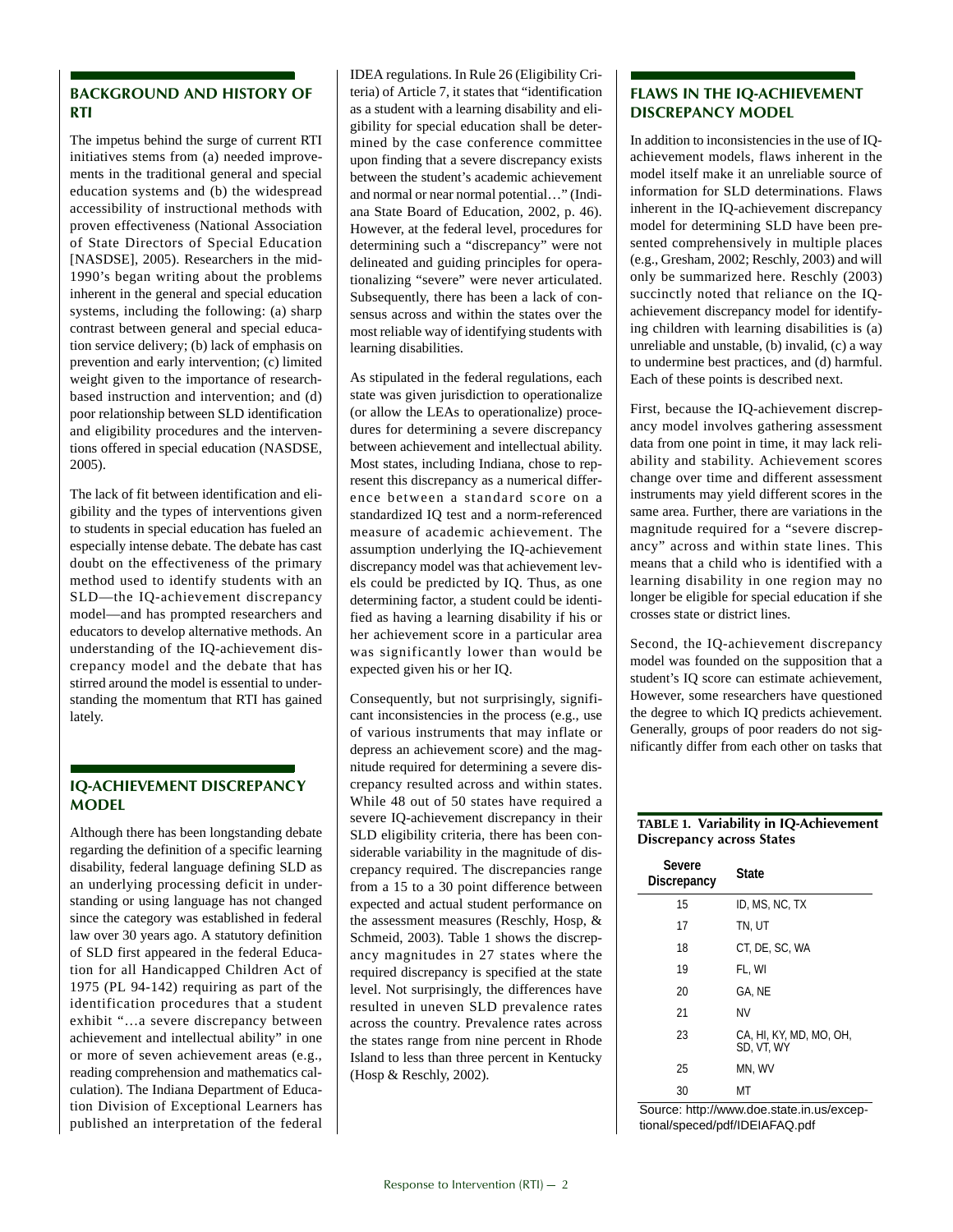measure reading, spelling, phonological processing, or other language and memory tasks, regardless of their IQ (Siegel, 1992). In general, minimal group differences exist between students with commensurate IQ-achievement scores and discrepant IQ-achievement scores (Ysseldyke, Algozzine, Shinn, & McGue, 1982).

Third, the IQ-achievement model may undermine best practice because traditional standardized testing procedures are not related to any aspect of designing, implementing, or evaluating classroom instruction. There simply is not a direct link between traditional assessment procedures and the resulting interventions that are given to students in special education (Gresham, 2002).

Finally, the IQ-achievement discrepancy model has been dubbed a "wait-to-fail model" that is harmful to students. This is because students have to be far enough along in the elementary years to demonstrate a severe discrepancy between ability and achievement. Thus, students have to experience significant and persistent failure across the early elementary years before they can be identified as having an SLD based on the IQachievement model. Unfortunately, waiting to serve children until later in the elementary years (e.g., Grade 1 to Grade 4) increases their odds of being identified as having a learning disability by 450 percent (Gresham, VanDerHeyden, & Witt, 2005).

#### **SUPPORT FOR RTI OVER IQ-ACHIEVEMENT DISCREPANCY**

Problems in the traditional special education system in general, and with the IQ-achievement model specifically, have resulted in a series of national meetings and policy reports. These initiatives have provided recommendations for improving the traditional general and special education systems. In particular, they have provided information supporting RTI as a viable model for improvement of the overall education system and as an alternative to traditional identification procedures for SLD. Two such initiatives, the Learning Disabilities Summit and the President's Commission on Excellence in Special Education, are described next, followed by a description of current federal language in support of RTI.

In the summer of 2001, the U.S. Department of Education (USDOE) Office of Special Education Programs (OSEP) sponsored The Learning Disabilities Summit: Building a Foundation for the Future in Washington, DC, bringing together a national panel of experts to discuss practices in the identification of students with specific learning disabilities. The LD Summit marked a national effort in response to mounting concerns over the increased identification of SLDs and the limitations in traditional SLD identification practices. A series of nine white papers germane to the topic were produced including a paper entitled *Responsiveness to Intervention: An Alternative Approach to the Identification of Learning Disabilities* (Gresham, 2002), specifically discussing RTI. This proved to be RTI's introduction to the national dialogue on education reform.

Following the LD Summit, President George Bush convened the Commission on Excellence in Special Education to propose policies for special education law. In the summer of 2002, the Commission published its report, *A New Era: Revitalizing Special Education for Children and their Families.* In their report, the Commission emphasized three focal points for special education reform: (a) focus on results, not just process; (b) embrace a model of prevention, not a model of failure; and (c) consider children with disabilities as general education children first. The three foci correspond to the RTI philosophy and support its viability over the predominantly used IQ-achievement discrepancy model for identifying an SLD.

On December 3, 2004, President George W. Bush signed into law the reauthorized Individuals with Disabilities Education Act of 1997, as the Individuals with Disabilities Education Improvement Act (IDEA 2004). The provisions of IDEA 2004 pertaining to highly qualified teachers took effect when the law was signed, while the remaining provisions of the act became effective on July 1, 2005. IDEA 2004 Part B final regulations were released August 4, 2006, and appeared in the Federal Register on August 14. The final regulations articulate that in determining SLD identification and eligibility, states (but not LEAs) must not mandate the use of a severe discrepancy between intellectual ability and achievement criterion. The states must also permit "use of a process based on the child's response to scientific, researchbased intervention," which has become known as RTI. While a call for more direction from the federal level was expressed during the comment period while the regulations were being proposed, OSEP did not offer specific guidance regarding implementation of an RTI model, leaving procedural details to state and local level determination.

#### **BASIC PRINCIPLES AND COMPONENTS OF RTI**

This section describes the basic components of RTI, including the assessment and intervention activities that occur across all tiers, or levels, of the RTI process. The RTI philosophy centers on prevention at the first sign of academic or behavioral risk, before it is too late and too costly or difficult to remediate. RTI is meant to be an integrated, schoolwide method of service delivery across general and special education to promote both academic and behavioral wellness. At the core of RTI models is a continuum of services, often referred to as tiers or levels that are available to all students based on individual needs, regardless of whether a student has been identified as eligible for specific services.

#### **Tier 1: Schoolwide Instruction and Student Assessment**

In RTI, the continuum of services includes universal interventions at Tier 1, sometimes referred to as "primary prevention," which are in place for all students to support positive academic, behavioral, and mental health outcomes. Work in the positive behavior support field emphasizes strategies such as teaching all students schoolwide rules and expectations, and implementing procedures and disciplinary policies that create a positive, respectful school environment. In a similar fashion, Tier 1 in RTI involves a high-quality school and classroom environment, scientifically sound core curriculum and instruction, and intentional instructional practices. In Tier 1, school personnel must objectively and systematically evaluate whether their core curriculum materials are of sufficient quality and are backed by research. School staff must also evaluate teachers' instructional methods to make sure their teaching techniques adhere to sound instructional practice and are delivered as intended by the curriculum or intervention program.

To verify whether students are making adequate progress toward basic academic goals it is imperative to gather data on the population. In Tier 1, schoolwide assessments are conducted to gauge students' performance in the core academic areas (e.g., reading and mathematics). All students are typically assessed three times per year (e.g., fall, winter, and spring) beginning in kindergarten. The purpose of conducting schoolwide assessments is to gather critical data about all students and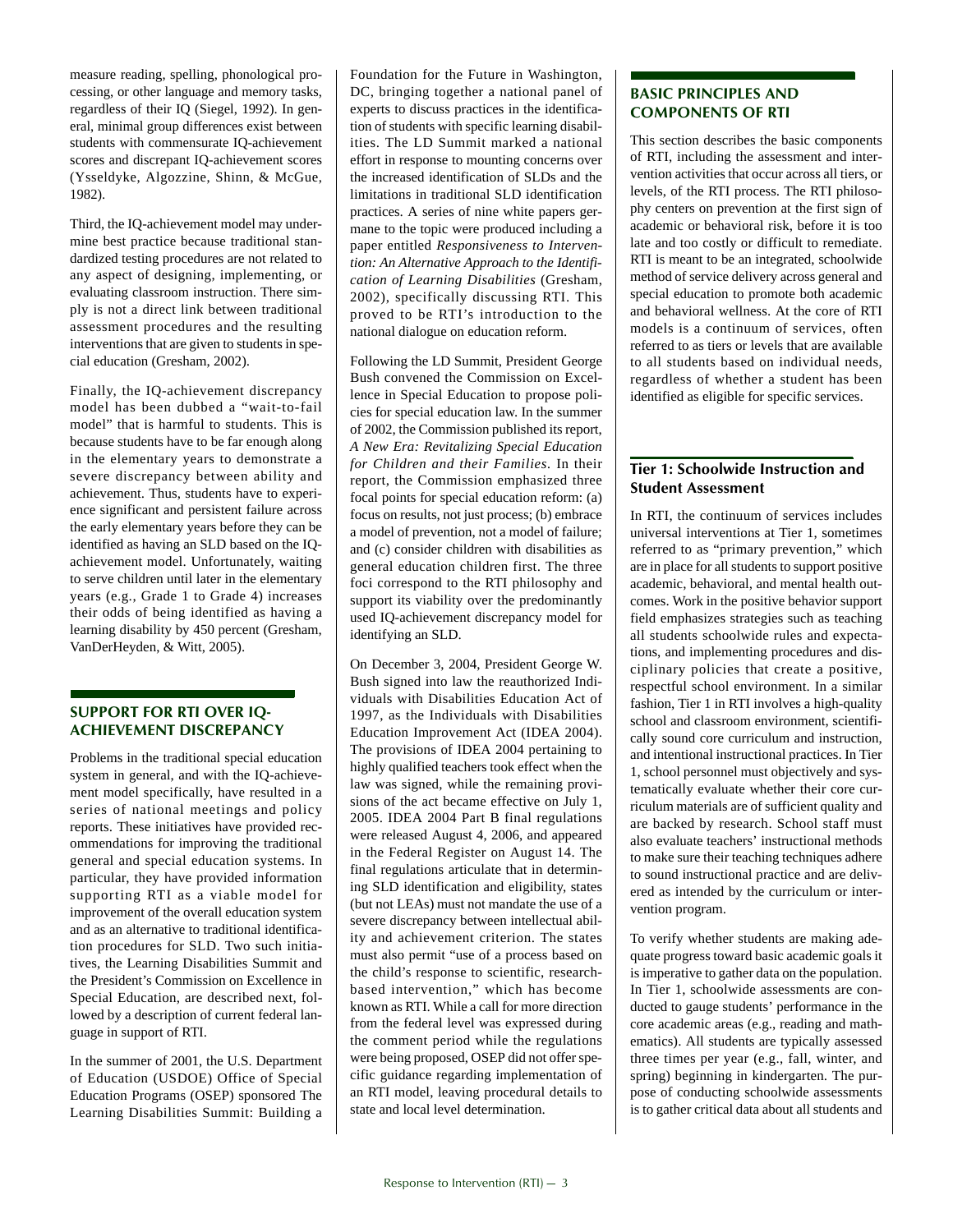to identify individuals and groups who are not making satisfactory progress and are at risk for academic or behavioral problems. Students who are not mastering basic academic skills may require additional or different forms of instruction. Systematic reviews of assessment data are often carried out by collaborative instructional support teams (Kovaleski & Glew, 2006), which usually consist of a multidisciplinary team of school personnel such as general and special education teachers, principal, school counselor, school psychologist, and other related services personnel.

#### **Tier 2: Supplementary Instruction and Progress Monitoring**

Tier 2, referred to as "secondary prevention," includes targeted academic and behavioral services for students who are considered atrisk and for whom universal instruction was not sufficient. These students were flagged as being at-risk through the assessment process. Services at Tier 2 are more intense and are focused on the specific needs of a student or group of students. Examples of services at this second tier might include small group instruction for either academic or behavioral needs, additional support, and involvement in remediation programs such as Title I.

Tier 2 interventions are provided to students in addition to the core curriculum. Reading interventions might be delivered for a minimum of 30 minutes a day, 3-4 days a week (McCook, 2006). Tier 2 interventions can be applied through one of two methods: (a) standard protocol/researcher approach and/or (b) problem solving/school practitioner approach (Fuchs, Mock, Morgan, & Young, 2003). Optimally, a combination of standard protocol approaches and problem-solving methods can be integrated in RTI (Barnett, Daly, Jones, & Lentz, 2004). In standard protocol approaches, all children whose data indicated difficulty in a certain academic area (e.g., reading fluency) are given the same intervention that has been empirically validated to promote progress in that academic area. Several examples of standard protocol interventions are provided in the literature (e.g., Torgesen, Alexander, Wagner, Rashotte, Voeller, & Conway, 2001; Vaughn, Linan-Thompson, & Hickman, 2003).

The second approach to the selection and delivery of appropriate Tier 2 interventions involves the problem-solving model, which was borrowed from behavioral problem-solving and collaborative consultation (Fuchs et

al., 2003). The problem-solving model involves building- or grade-level problemsolving teams who systematically review student data (i.e., Curriculum-Based Measurement profiles) to select appropriate intervention strategies and determine (through data-driven decision making) if the strategies need to be modified, maintained, or terminated to ensure success. Implicit in the problem-solving approach is the notion that solutions to students' academic and behavioral difficulties are identified through the systematic review of data.

In addition to the implementation of more targeted, systematic interventions at Tier 2, student progress at Tier 2 is monitored more frequently than it is at Tier 1 (often weekly) to determine student responsiveness to the interventions provided. Typically, those students who respond well to Tier 2 interventions and whose data demonstrate that they are progressing at an acceptable rate (e.g., above the  $16<sup>th</sup>$  percentile) return to the general education curriculum or intervention offered to all students, or Tier 1. These students continue to participate in the assessment process.

#### **Tier 3: Intensive Instruction and Continued Progress Monitoring**

Despite best efforts in the activities and assessments given at Tiers 1 and 2, some students will continue to struggle. More intensive services may be warranted. The intervention-assessment sequence in Tier 3 is markedly more intensive and individualized, and progress is monitored more frequently than it is in Tier 2. Current best practice in the field suggests that students who do not make adequate progress at Tiers 2-3 be further evaluated to rule out conditions such mental retardation and emotional disturbance (Fuchs & Fuchs, 2005). Persistent failure to make academic gains at Tiers 2-3 may substantiate the presence of a learning disability (Fuchs et al., 2003). Table 2 demonstrates a hypothetical model of the assessment processes and activities that might occur for an individual student transitioning through the tiered system for reading.

#### **MODEL RTI SITES**

There are currently many school districts and special education service providers across the nation operating under an RTI model or shifting towards the use of an RTI model. If Indiana does indeed begin to shift towards the use of RTI, knowledge of how it is being implemented elsewhere will be a valuable resource. Although every school and every district is unique and will need to adapt the model to meet its own needs, it will be useful to learn from the experiences of others who have walked the same path. Table 3 summarizes the implementation and outcomes of RTI in five model sites.

#### **TABLE 2. Example of a Student's Movement Through the Three-Tiered System for Reading**

| Tier          | Service/Activity                                                                                                                                                                                                                                                                                    | <b>Assessment Information</b>                                                                                                                                                                                                                                                                                                                                            |
|---------------|-----------------------------------------------------------------------------------------------------------------------------------------------------------------------------------------------------------------------------------------------------------------------------------------------------|--------------------------------------------------------------------------------------------------------------------------------------------------------------------------------------------------------------------------------------------------------------------------------------------------------------------------------------------------------------------------|
| 1             | Sylvia is in Ms. Reid's kindergarten class<br>where she receives whole-class instruction in<br>the Voyager Universal Literacy System <sup>®</sup> , a<br>research-based core reading curriculum.                                                                                                    | All kindergartners at Sylvia's school are<br>assessed in September, January, and May.<br>Sylvia scores in the 10 <sup>th</sup> percentile, compared<br>to her peers, on a letter sound identification<br>CBM (Curriculum-Based Measurement) task.<br>Research tells us this is a significant indicator<br>of risk for future reading failure. Sylvia moves to<br>Tier 2. |
| $\mathfrak z$ | Sylvia continues in the whole-class Tier I<br>intervention in addition to small-group<br>instruction (up to five students) with Voyager<br>Passport™, a research-based intervention<br>addressing letter sound correspondence and<br>phonemic awareness for 30 minutes per day,<br>3-4 days a week. | Sylvia's progress and response to the interven-<br>tion is monitored weekly using CBM letter<br>sound identification probes. Progress is<br>charted. After 8-10 weeks in the Tier 2 interven-<br>tion, Sylvia makes very limited progress. She is<br>moved on to Tier 3.                                                                                                 |
| 3             | The Voyager Passport™ intervention (or<br>some other research-supported program) is<br>delivered to Sylvia in smaller groups, for<br>longer periods of time each day and for 5<br>days a week.                                                                                                      | Progress is observed more frequently with<br>CBM. If Sylvia still does not make significant<br>gains after 8-10 weeks, further testing to rule<br>out MD (Mental Disability), ED (Emotional Dis-<br>ability) is conducted. Special education eligibil-<br>ity for SLD (Specific Learning Disability) is<br>considered.                                                   |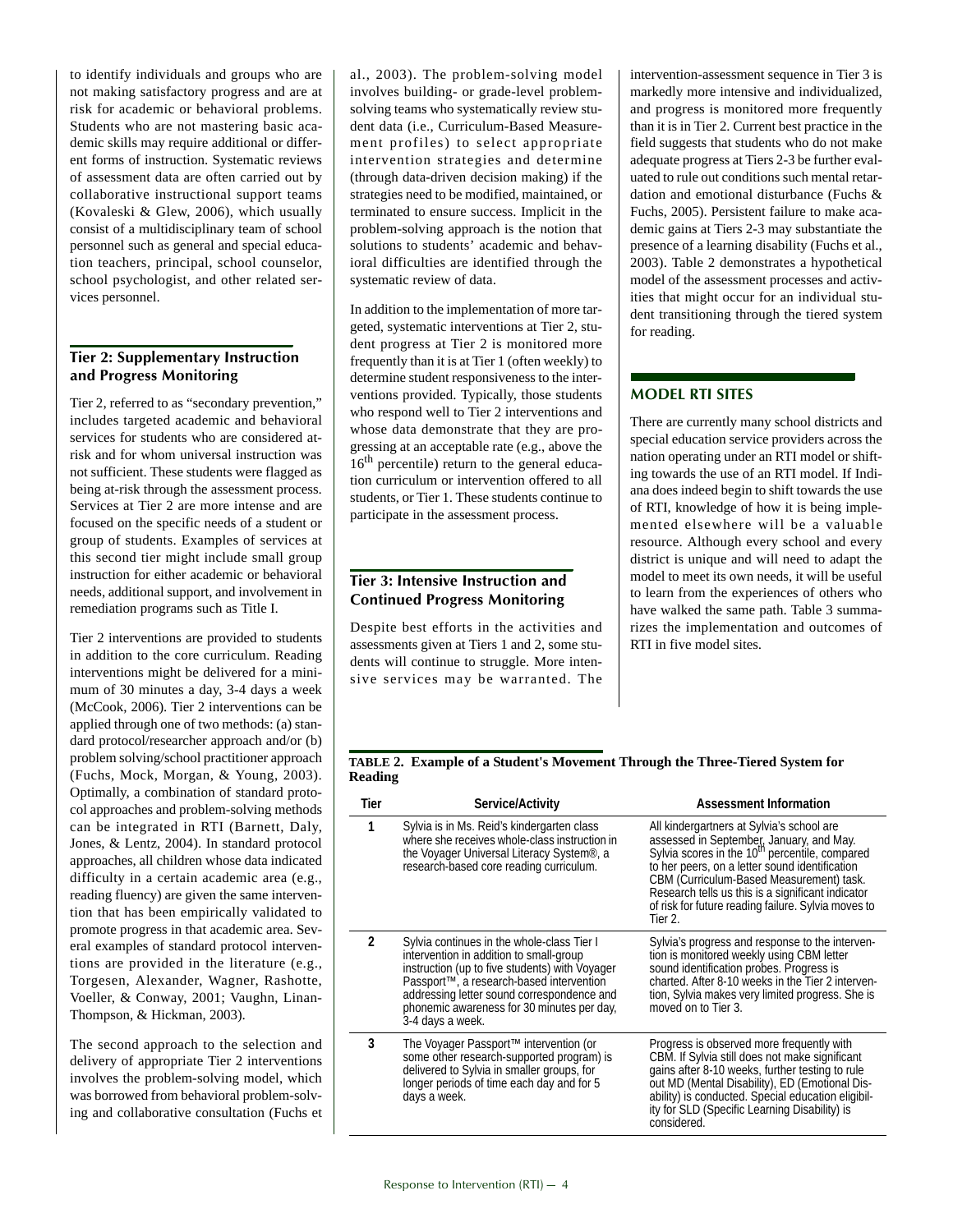#### **TABLE 3. Model RTI Sites**

| State/LEA                                                                                           | <b>RTI Components</b>                                                                                                                                                                                                                                                                                                                                                                                                                                                                                                                                                                                                                                                              | Outcomes                                                                                                                                                                                                                                                                                                                                                                                                                                                                                                                                                                                                                                                  |
|-----------------------------------------------------------------------------------------------------|------------------------------------------------------------------------------------------------------------------------------------------------------------------------------------------------------------------------------------------------------------------------------------------------------------------------------------------------------------------------------------------------------------------------------------------------------------------------------------------------------------------------------------------------------------------------------------------------------------------------------------------------------------------------------------|-----------------------------------------------------------------------------------------------------------------------------------------------------------------------------------------------------------------------------------------------------------------------------------------------------------------------------------------------------------------------------------------------------------------------------------------------------------------------------------------------------------------------------------------------------------------------------------------------------------------------------------------------------------|
| Minnesota:<br>1992-present                                                                          | Use of a problem-solving model (PSM).<br>Students labeled as SNAPs (student in need<br>of alternative programming) instead of learn-<br>ing disabled or mildly mentally impaired.<br>PSM phased in across entire district from<br>five schools in 1993 to all in 2002.                                                                                                                                                                                                                                                                                                                                                                                                             | Evaluation of PSM by outside review team:<br>- pre-referral interventions at PSM schools<br>more effective than those at discrepancy<br>model schools.<br>- students needing assistance identified at<br>an earlier age at PSM schools.<br>- PSM students spent less time in special<br>ed settings than discrepancy students.<br>- PSM allowed students to receive special<br>ed services without an LD or mentally<br>impaired label.<br>- PSM is an effective alternative to discrep-<br>ancy model in evaluating students of<br>color.                                                                                                                |
| <b>High Plains</b><br>Educational<br>Cooperative<br>(KS):<br>Early 1990s-<br>present                | Students experiencing academic or behav-<br>ioral problems referred to school intervention<br>teams (SITs).<br>SITs engage in problem-solving process.<br>If students are non-responsive to interven-<br>tion, further evaluation takes place (e.g.,<br>error analysis of work samples, CBM, crite-<br>rion-referenced tests, and observations).<br>SIT makes special education eligibility deter-<br>mination based on synthesis of information.                                                                                                                                                                                                                                  | Not available                                                                                                                                                                                                                                                                                                                                                                                                                                                                                                                                                                                                                                             |
| <b>Horry County</b><br>Schools (SC):<br>2000-present                                                | Students experiencing academic or behav-<br>ioral problems referred to student study<br>teams (SSTs).<br>SSTs engage in problem-solving process.<br>For academic problems, CBM is used to<br>$\bullet$<br>compare performance to classroom or local<br>norms (established with the assistance of a<br>consulting statistician).<br>Interventions must last a minimum of three<br>weeks and can then be modified if not effec-<br>tive.<br>Students not responsive to intensive inter-<br>vention are referred for traditional evaluation.                                                                                                                                          | Not available                                                                                                                                                                                                                                                                                                                                                                                                                                                                                                                                                                                                                                             |
| Grand Island<br>Public<br>Schools (NE):<br>2002-present                                             | Before implementation began, learning<br>teams were established to gather knowledge<br>on RTI and identify possible assessments<br>and interventions.<br>Use of problem-solving model.                                                                                                                                                                                                                                                                                                                                                                                                                                                                                             | Advice based on experiences in implement-<br>ing RTI:<br>- before setting up system, reflect on what<br>is in place that could support efforts as<br>well as barriers to implementation.<br>- learn from other states/LEAs already<br>implementing RTI.<br>- identify "movers and shakers" within dis-<br>trict.<br>- consistent progress monitoring and treat-<br>ment integrity of interventions are key to<br>success.<br>- provide quality training and professional<br>development for staff.<br>- adhere to RTI guidelines.<br>- remain focused on student outcomes.<br>- start small (i.e., begin implementation in<br>one grade level or school). |
| Indiana Uni-<br>versity and<br>Richmond<br>Bean Blos-<br>som School<br>Corporation:<br>2004-present | The RTI initiative is based out of the School<br>of Education's Institute for Child Study (ICS)<br>and is called The Academic Well Check Pro-<br>gram (AWCP).<br>The AWCP consists of didactic training in<br>core RTI skills (e.g., CBM) and field-based<br>experiences with four local partner schools.<br>The AWCP operates under a 2-Tier model of<br>assessment and targeted interventions.<br>Graduate students in the AWCP conduct mini<br>$\bullet$<br>academic "well-checks" using Curriculum-<br>Based Measurement technology.<br>Advanced students plan and implement data-<br>driven, research-based academic interven-<br>tions for select students in Tiers 2 and 3. | Over 2,600 students have been evaluated<br>and approximately 305 students (across<br>almost 80 classrooms) have been served in<br>Tier 2 and Tier 3 interventions.<br>Faculty and students in the AWCP have<br>begun to make scholarly contributions<br>through presentations at national confer-<br>ences and peer and non-peer reviewed jour-<br>nals.                                                                                                                                                                                                                                                                                                  |

#### **SUMMARY AND CONCLUSIONS**

Response to Intervention (RTI) is a methodology that promotes successful school outcomes for all students through the systematic integration of services in general and special education. Although RTI holds significant implications for the provision of populationbased services across general and special education, to a large extent discussions regarding RTI are happening in special education. This is not surprising given the fact that much of the writing about RTI has been in relation to its use as an alternative procedure for special education identification and that federal regulations supported such a practice.

Whereas the discrepancy model is a reactive approach that waits to serve children until they have experienced failure and significant achievement gaps result, RTI incorporates preventive efforts (i.e., ongoing assessments) with effective reactive efforts (i.e., using data to identify strugglers and to provide the appropriate type and intensity of intervention) to provide targeted instruction and assessment efforts (Brown-Chidsey, 2005) that ensure we help all children experience success in school. Implementation of RTI procedures is meant to accomplish three primary goals. The first goal is to identify individuals who may be in need of an intervention identified through observation and measurement. A second goal foundational to RTI is the selection and delivery of evidence-based interventions for students identified as needing additional help.

The third goal is measuring each student's response to the implementation of such interventions in order to make data-driven decisions about instructional needs, including possible eligibility for special education, as well as decisions regarding modification of the type or intensity of the intervention. Decisions about type, rate, and intensity of interventions are made according to a student's rate of response. Although identifying students with learning disabilities is not the primary purpose of RTI, it does provide a framework and data that make this possible.

#### **RTI POLICY RECOMMENDATIONS**

The effective implementation of RTI practices in Indiana will take a great deal of time and effort on the part of all educators. School personnel will need to work together, guided by strong and effective leadership at the building level in support of a paradigm shift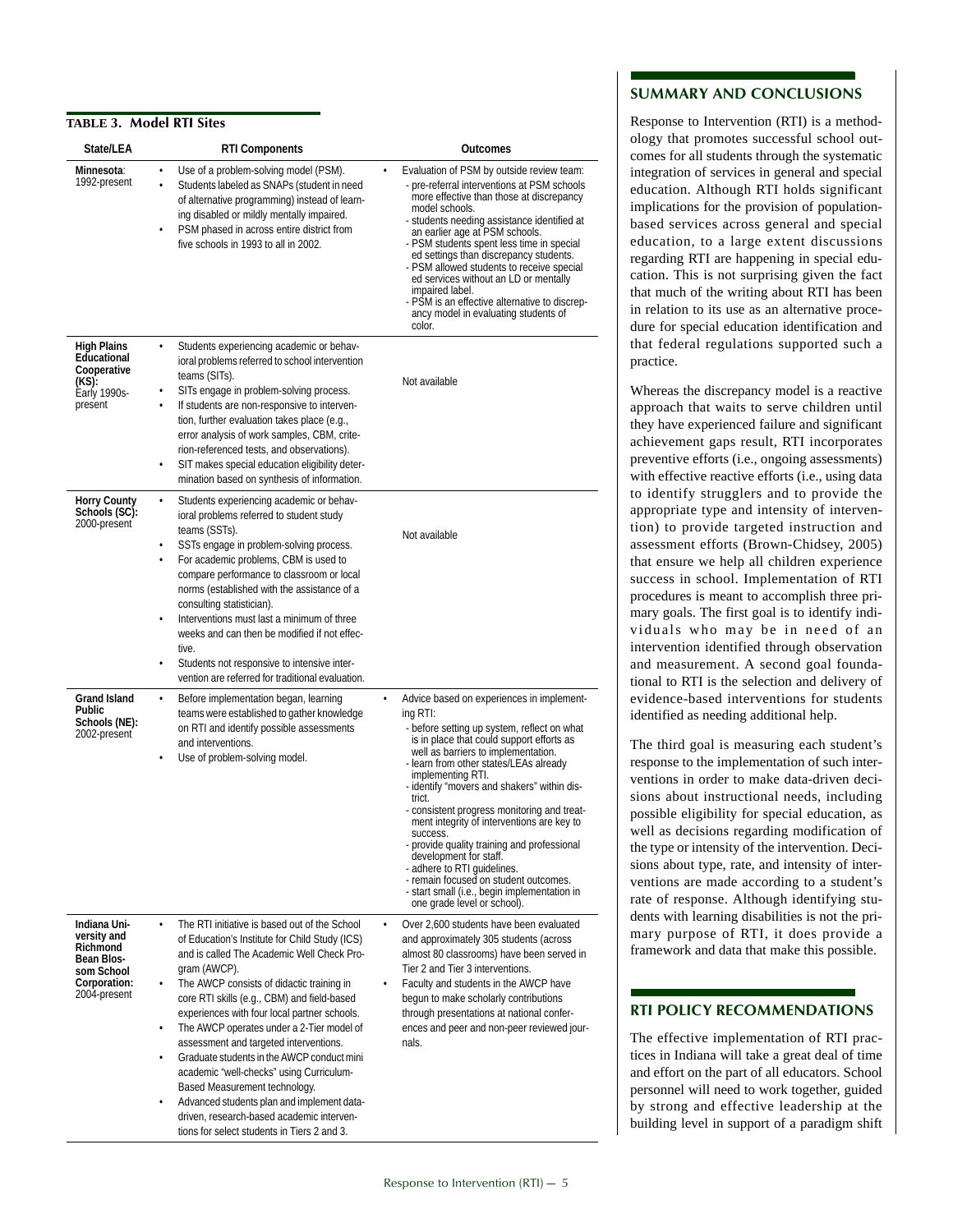toward RTI. With the cost of educating a student in special education being approximately twice as much (\$12,000) as educating the same student in general education (\$6,500) (Chambers, Parrish, & Harr, 2002), RTI's implementation is a critical policy issue. Thus, the following recommendations are offered:

- 1. Define the role of RTI in Indiana's educational structure. This should be done at the state level with explicit parameters concerning the depth and breadth of RTI implementation across the state. It is imperative to define, for example, if in Indiana RTI will be implemented at a systems level for preventive purposes only, or will it also be used to gather data that will be used in the assessment procedures for eligibility determination.
- 2. Examine the current system and consider whether realignment is necessary to implement RTI. For example, current special education funding formulas may need to be adjusted to make RTI possible. This would provide LEAs with incentives to reduce the number of students identified and served in special education.
- 3. Identify and support RTI leadership. Because RTI initiatives are based on both NCLB and IDEA objectives, leadership at the state level will have to come from general and special education.
- 4. Evaluate the effectiveness of RTI implementation across the state. State and local program evaluation of the robustness and impact of RTI implementation models should be carried out. Model sites should be identified and additional information on the statewide project that is piloting RTI at three sites (see http:// www.doe.state.in.us/exceptional/speced/ pdf/IDEIAFAQ.pdf) should be made widely available.

#### **REFERENCES**

- Barnett, D.W., Daly, E.J., Jones, K.M., & Lentz, F.E. (2004). Response to Intervention: Empiricallybased special service decisions for increasing and decreasing intensity using single case designs. *The Journal of Special Education, 38*, 66-79.
- Brown-Chidsey, R. (2005). Academic skills are basic (to) children's personal wellness. *Trainer's Forum: Periodical of the Trainers of School Psychologists, 25*(1), 4-10.
- Brown-Chidsey, R., & Steege, S.M. (2005). *Response to Intervention: Principles and strategies for effective practice.* New York: The Guilford Press.
- Chambers, J.G., Parrish, T., & Harr, J.J. (2002). *What are we spending on special education services in the United States, 1999-2000?* Palo Alto, CA: American Institutes for Research. Retrieved 12/9/03, from http://csef.air.org
- Fuchs, D., & Fuchs, L. (2005, May). *Operationalizing response-to-intervention (RTI) as a method of LD identification.* Retrieved June 22, 2006, from http:// www.tennessee.gov/education/speced/sefuopertifaq.pdf
- Fuchs, D., Mock, D., Morgan, P.L., & Young, C.L. (2003). Responsiveness-to-intervention: Definitions evidence, and implications for the learning disabilities construct. *Learning Disabilities Research and Practice, 18*, 157-171.
- Graner, P.S., Faggella-Luby, M.N., & Fritschmann, N.S. (2005). An overview of responsiveness to intervention: What practitioners ought to know. *Topics in Language Disorders, 25*, 93-105.
- Gresham, F. (2002). Responsiveness to intervention: An alternative approach to the identification of learning disabilities. In R. Bradley, L. Danielson, & D. Hallahan (Eds.), *Identification of learning disabilities: Research to practice* (pp. 467-529). Mahwah, NJ: Lawrence Erlbaum, Inc.
- Gresham, F.M., VanDerHeyden, A., & Witt, J.C. (2005). Response to Intervention in the identification of learning disabilities: Empirical support and future challenges. Unpublished manuscript. Retrieved May 5, 2006 from http://www.joewitt.org/Downloads/

Response%20to%20Intervention%20MS%20Gres ham%20%20Vanderheyden%20Witt.pdf

- Hosp, J.L., & Reschly D.J. (2002). Regional differences in school psychology practice. *School Psychology Review, 31*, 11-29.
- Indiana Department of Education. (2006). *Frequently asked questions (FAQ) about Indiana special education after IDEA reauthorization.* Retrieved August 14, 2006, from http://www.doe.state.in.us/ exceptional/speced/pdf/IDEIAFAQ.pdf
- Indiana State Board of Education. (2002). Special Education Rules Title 511 Article 7 Rules 17 - 31. Retrieved August 16, 2006, from http:// www.doe.state.in.us/exceptional/speced/ pub\_article7\_2002.html
- Kovaleski, J.F., & Glew, M.C. (2006). Bringing instructional support teams to scale: Implications of the Pennsylvania experience. *Remedial & Special Education, 27*, 16-25.
- McCook, J.E. (2006). *The RTI guide: Developing and implementing a model in your schools.* Horsham, PA: LRP Publications.
- Mellard, D.F., Byrd, S.E., Johnson, E., Tollefson, J.M., & Boesche, L. (2004). Foundations and research on identifying model responsiveness-to-intervention sites. *Learning Disabilities Quarterly, 27*, 243-256.
- National Association of State Directors of Special Education [NASDSE]. (2005). *Response to Intervention: Policy considerations and implementation*. Alexandria, VA: Author.
- Report of the President's Commission on Excellence in Special Education. (2002). *A new era: Revitalizing special education for children and their families.* Washington, DC: The White House.
- Reschly, D.J. (2003, December). *What if LD identification changed to reflect research findings?* Paper presented at the National Research Center on Learning Disabilities Responsiveness-to-Intervention Symposium. Kansas City, MO.
- Reschly, D.J., Hosp, J.L., & Schmied, C.M. (2003). And miles to go: State SLD requirements and

authoritative recommendations. (Grant No. H324U010004). Washington, DC: Dept. of Education.

- Siegel, L.S. (1992). An evaluation of the discrepancy definition of dyslexia. *Journal of Learning Disabilities, 25*, 618-629.
- Torgesen, J.K., Alexander, A.W., Wagner, R.K., Rashotte, C.A., Voeller, K., Conway, T. & Rose, E. (2001). Intensive remedial instruction for children with severe reading disabilities: Immediate and long-term outcomes from two instructional approaches. *Journal of Learning Disabilities, 34*, 33-58.
- Vaughn, S., Linan-Thompson, S., & Hickman, P. (2003). Response to instruction as a means of identifying students with reading/learning disabilities. *Exceptional Children, 69*, 391-409.
- Ysseldyke, J.E., Algozzine, B., Shinn, M.R., & McGue, M. (1982). Similarities and differences between low achievers and students classified learning disabled. *Journal of Special Education, 16*, 73- 85.

#### **ENDNOTE**

<sup>1</sup> Portions of this review were copied with permission by the authors from the forthcoming chapter: Martínez, R.S., & Nellis, L. (in preparation). Promoting academic competence: Response to intervention. In B. Doll & J. Cummings (Eds.), *Populationbased services of school psychologists.* 

#### **AUTHORS**

#### **Rebecca S. Martínez**

(rsm@indiana.edu) is an assistant professor in the School Psychology Program, Department of Counseling and Educational Psychology, School of Education, Indiana University, Bloomington, and is a Faculty Associate of the Center for Evaluation & Education Policy.

#### **Leah M. Nellis**

(lnellis@indstate.edu) is director of Indiana State University's Blumberg Center for Interdisciplinary Studies in Special Education

#### **Kelly A. Prendergast**

(kprender@indiana.edu) is a Graduate Research Assistant at the Center for Evaluation & Education Policy.

#### **ACKNOWLEDGEMENTS**

The first author would like to acknowledge Mr. James Rubush, former Associate Superintendent of the Richland-Bean Blossom Community School Corporation. Mr. Rubush passed away in July 2006 after a long battle with cancer. Mr. Rubush was a great supporter of response to intervention and facilitated the IU-RBB partnership through the Academic Well Check Program.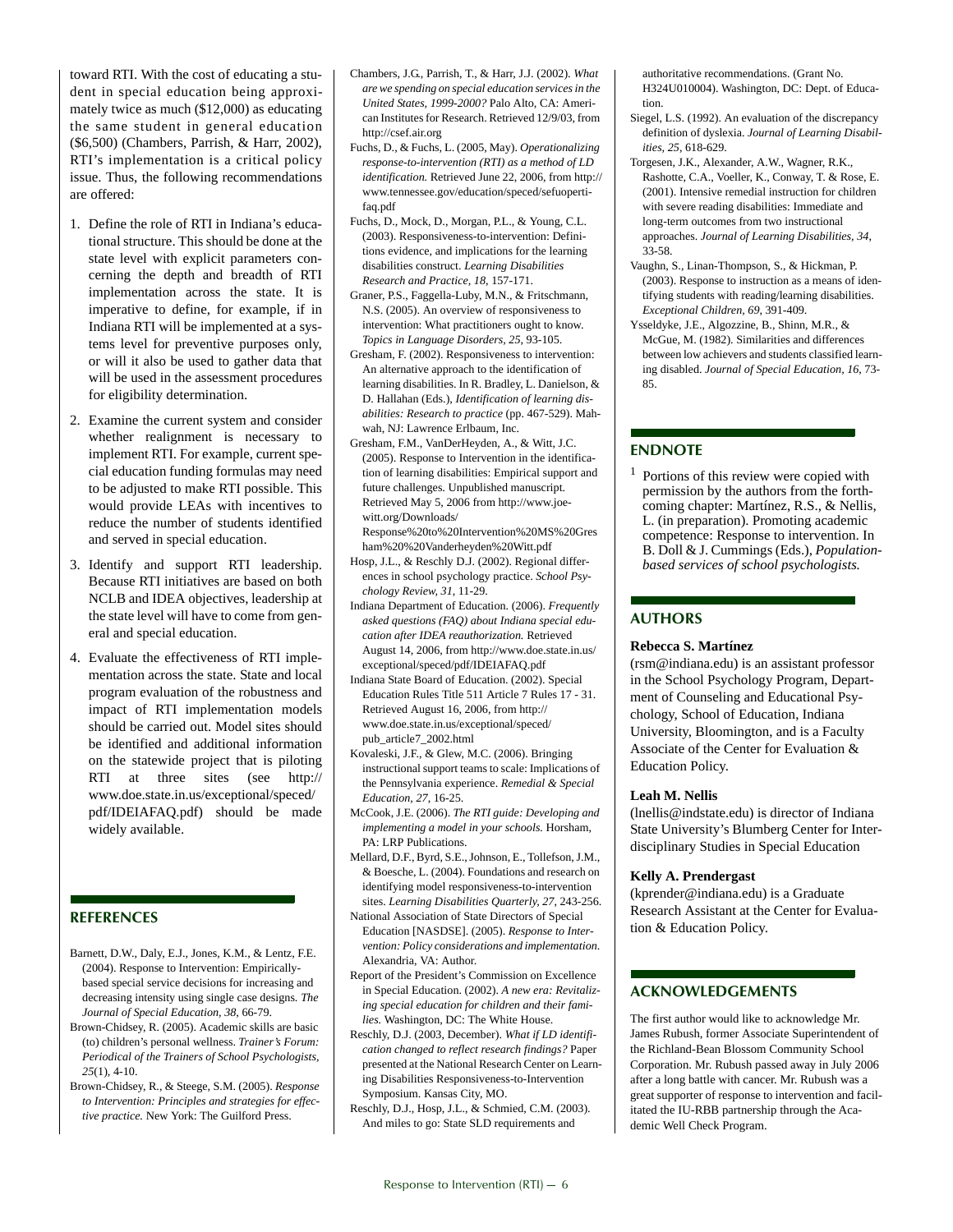# Policy Perspective



As a special education teacher with a Master's in Learning Disabilities and now a building administrator for the past ten years, it has been my experience that all teachers want all students to become proficient readers. For those children who do not progress typically, teachers have turned to "experts" to provide support. The search for the "expert" has resulted in delayed remedial services and increased both the child and teacher anxiety levels. As a result, a higher number of students have been referred for testing and many of those students have been identified with a learning disability without the direct assessment/intervention link. Consequently, children have been placed into programs that may or may not be successful for them, as monitoring their progress was not completed in a systematic format.

Our school began the RTI programming through the help and direction of our Assistant Superintendent, Jim Rubush, who promoted the school's philosophy that all children will learn to read. From his work with the general education curriculum, he obtained information about Dynamic Indicators of Basic Early Literacy Skills (DIBELS) and literacy to give to building principals. In addition to his work, we have had the benefit of support from the Academic Well Check Program, a project directed by Dr. Rebecca Martínez of Indiana University's School Psychology Program. An RTI model was implemented in our school two years ago in an attempt to address the reading needs of all students regardless of special education eligibil-

#### As the principal of a K-2 building and on the front line of this paradigm shift, I have observed the following: (1) a need to understand the training needs for all teachers in teaching basic literacy skills, (2) a need to know the teacher's level of understanding of Curriculum-Based Measurement (CBM), (3) time management strategies tips for teachers, (4) a need to know available remedial resources, (5) an ability to understand the concept of "fidelity" in teaching and testing, (6) how to move from the test/place to problem/ solving/teaching, and (7) that special education is not "magic."

As with any institutional change, secondary issues often arise. As the discussion of teaching reading progressed, so did the phonics versus whole language debate re-emerge. Some teachers had training in phonics while others had training in whole language, so that all teachers needed help in understanding the basic literacy skills.

Training needed to be completed on Curriculum-Based Measurement. The special education teachers had used the CBM provided through the reading program for students who were referred for special education, so that some knowledge in this area was available. However, general education teachers needed training in the basics of CBM and how to use the data to drive programming.

Time management is the bane of everyone and especially when redefining programs for teachers. Teachers needed to restructure reading/language arts time in order to accommodate teaching and progress monitoring.

As student's reading skills have been analyzed, a need for additional teaching materials was needed. Teachers have collected information regarding research-based programs and implemented those programs within the tiered system. As we proceed through the tiered program, the question becomes how to program for students who do not succeed in Tier 3.

## **FRONTLINE PERSPECTIVE**

## **Carol Gardiner**

Moving our staff from a test-place reference to a test-analyze-teach reference involved a discussion of teaching and testing fidelity. Our teachers have learned that using data to design reading programs requires standardized approaches for direct instruction and progress monitoring for those students at risk of low reading skills.

The RTI model has taken away special education's "magic wand" and has set a foundation for collaboration between teachers. Discussion of reading is less theoretical and more skill-based, and offers teachers specific objectives to work toward and to explain to parents.

As with any new program, it is understood that RTI is not the total answer for all students but it has been one step toward redefining collaboration and accommodation for all students.

At the end of our second year of implementation we have observed that RTI is a collaborative approach to teaching all students. We have observed an increase in understanding the basic literacy skills, increased the use of supplemental teaching strategies, increased understanding of individual student needs, and increased communication with parents.

Our third year of implementation will build on what we have learned by developing a local definition of progress by monitoring student progress for specific periods of time and documenting specific teaching strategies, working with available support personnel, and increasing home-school collaboration.

Carol Gardiner (CGAR6586@RBBCSC.K12.IN.US) is principal of Edgewood Primary School in the Richland-Bean Blossom Community School Corporation, Ellettsville, Indiana.